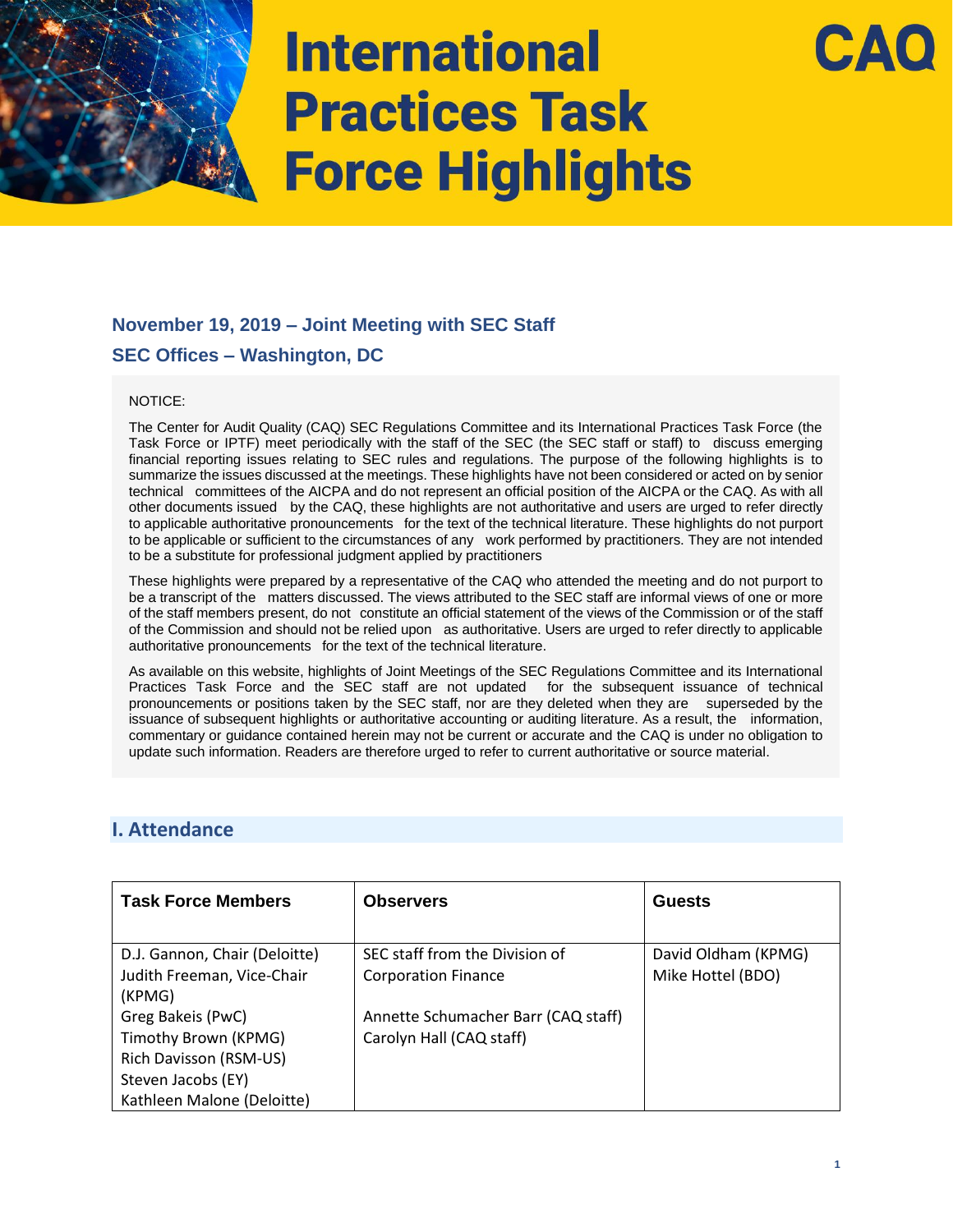

| <b>Task Force Members</b>         | <b>Observers</b> | <b>Guests</b> |
|-----------------------------------|------------------|---------------|
| Alan Millings (EY)                |                  |               |
| Victor Oliveira (EY)              |                  |               |
| Ignacio Perez Zaldivar (Deloitte) |                  |               |
| Scott Ruggiero (Grant Thornton)   |                  |               |
| <b>Guilaine Saroul (PwC)</b>      |                  |               |

## **II. Transition to FPI status of a foreign public shell immediately upon its reverse merger with a foreign operating company and basis of accounting reported by the operating company in conjunction with the transaction**

In December 2008, the SEC adopted *[Foreign Issuer Reporting Enhancements](https://www.sec.gov/rules/final/2008/33-8959.pdf)*, which mandated that SEC registrants with periodic reporting obligations test and establish foreign private issuer (FPI) status only once a year - on the last business day of their second fiscal quarter (that is, on the "determination date"). The purpose of creating the FPI annual determination date was to avoid the former continuous testing requirement which was viewed as burdensome to FPIs. In contrast, determining FPI status during an Initial Public Offering (IPO) registration could take place within 30 days of filing the IPO registration statement (Rule 405 under the Securities Act and Exchange Act Rule 3b-4).

Sections 6410.2.d and 6410.4, *Backdoor listings by foreign companies,* of the *Division of Corporation Finance Financial Reporting Manual (FRM)* states a foreign operating company merging with a US public shell shall provide US GAAP financial statements given that the public shell is a US legal entity, and hence, could not be considered an FPI and the operating company succeeds into the SEC reporting obligations of the US public shell upon completion of the reverse merger.

However, in certain transactions, the public shell company is a foreign-domiciled entity with predominantly US shareholders and therefore, does not meet the FPI status as of its last determination date. In addition, the foreign operating company has readily available audited financial statements prepared under IFRS as issued by the IASB (IFRS-IASB). Immediately upon the merger of the two entities, the combined company may now meet the FPI criteria, as a result of shareholder composition and/or its foreign nexus, however, it must wait until its next "determination date" to obtain the FPI status.

In many of these transactions, the merged entity may be able to ascertain before the next determination date whether it would qualify as an FPI or not at that date. Given the guidance from FRM 6410 discussed above, when the shell company is not a FPI, the foreign operating company may not use IFRS-IASB for

CA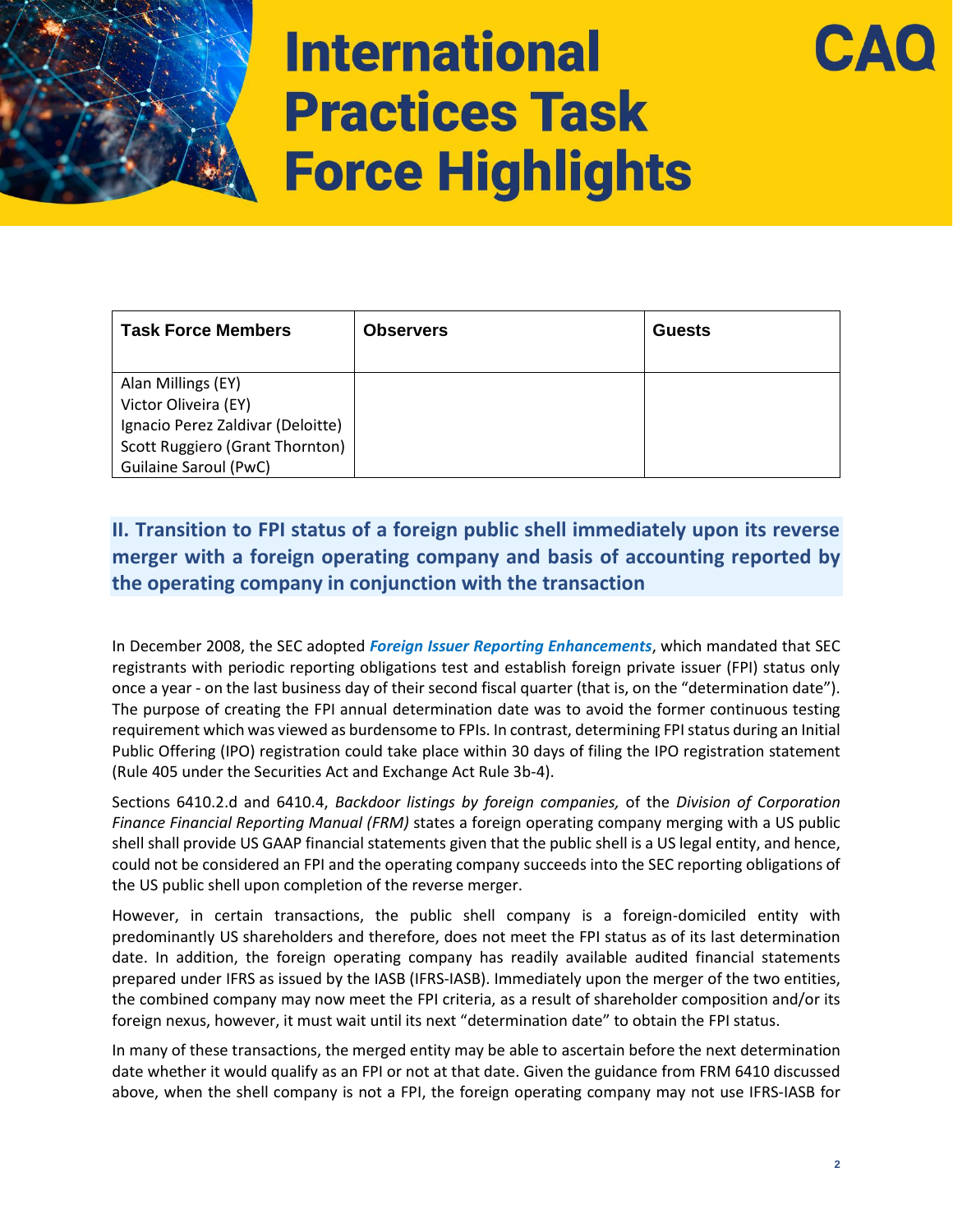purposes of the financial reporting of the operating company in either the Form S-4/merger proxy or Form 8-K ("Super 8-K") reporting the merger. The foreign operating company presents financial statements in accordance with US GAAP and reports as a U.S. issuer Then upon the next determination date, if the registrant obtains FPI statusit would be able to convert to IFRS-IASB and investors may only have US GAAP financial statements for a short period, i.e. the Form S-4/proxy, Super 8-K and any periodic reports prior to the next determination date.

The Super 8-K or "Super 20-F"should provide the same information for the foreign operating company as would be required in an initial registration statement on Form 10 or Form 20-F. Based on this observation the Task Force asked whether the SEC staff would permit a foreign operating company merging with a foreign-domiciled public shell, that does not meet FPI status at time of transaction, to redetermine its FPI status either: (a) immediately upon completing a reverse merger/recapitalization or (b) 30 days prior to the reverse merger consistent with the determination for an initial registration statement.

The staff observed that the answer to this question involves a legal determination regarding the FPI status of the entity and facts specific to the transaction. The staff in the Office of International Corporate Finance (OICF) is aware that this is a fact pattern in the SPAC market.

### **III. Impact on updating schedules such as Schedule 12-28 (real estate) for the application of IAS 29**

Rule 12-28 of Regulation S-X requires certain real estate companies to provide a schedule detailing real estate and accumulated depreciation amounts. This includes providing the initial costs to the company and costs capitalized subsequent to acquisition. IAS 29, *Financial Reporting in Hyperinflationary Economies,* requires entities to apply the standard from the beginning of the period in which the existence of hyper-inflation is identified.

The Task Force asked whether the staff would expect that all schedule information also be restated for the application of IAS 29 in the first filing (e.g., Form 20-F) where the financial statements are presented under IAS 29.

The staff indicated that they would expect the schedule information to conform to the basis of presentation of the financial statements and related notes. Registrants may consult with the staff if they believe providing this information presents a hardship.